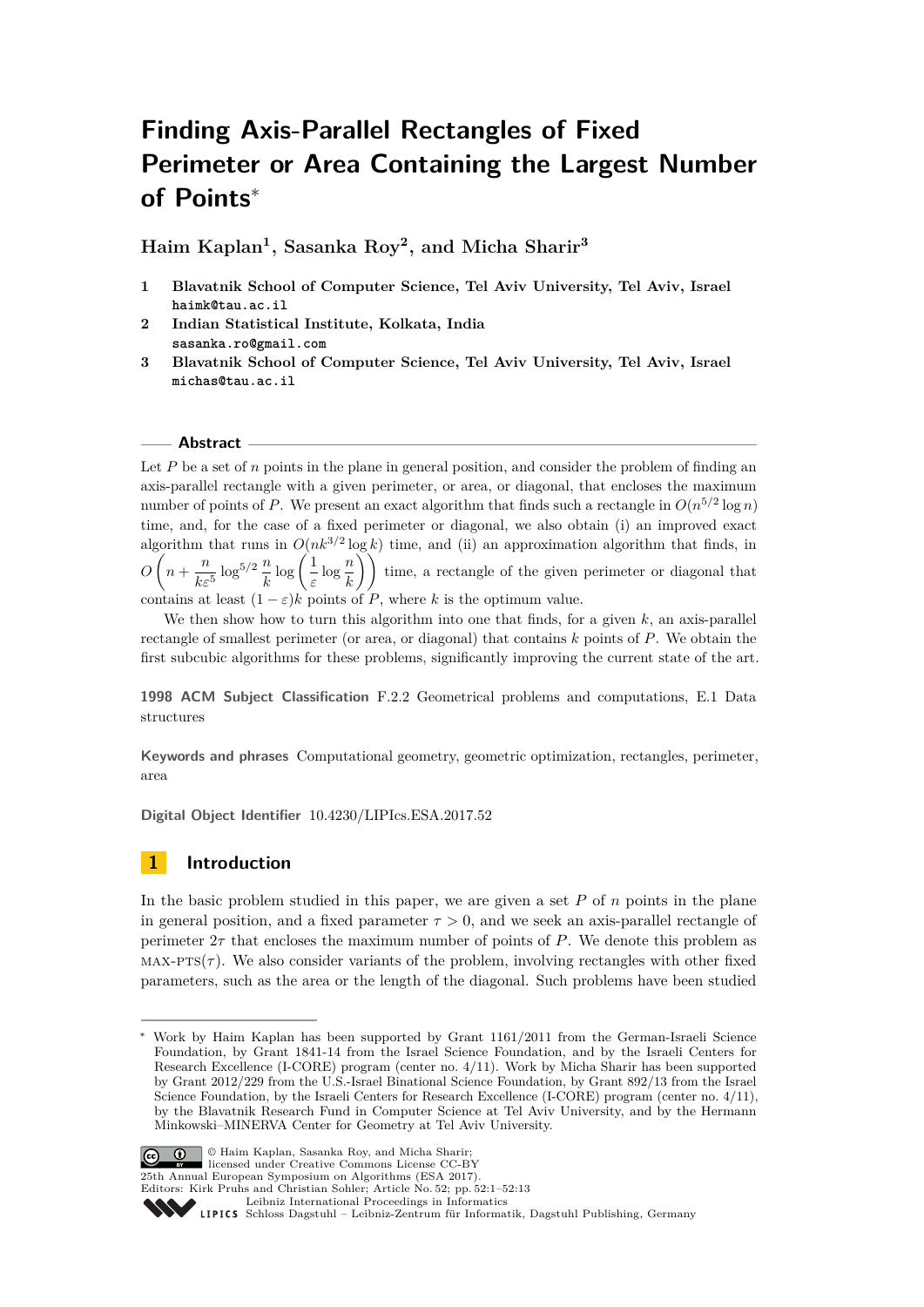# **52:2 Axis-Parallel Rectangles Containing the Largest Number of Points**

by many researchers (as we survey below) and arise in statistical clustering and pattern recognition (see [\[1\]](#page-12-1) and the references therein).

Earlier works on these problems have mainly studied the "dual" version, where we specify *k* and seek an axis-parallel rectangle of minimum perimeter (or area, or diagonal) that encloses *k* points of *P*. This so-called MIN-PERIM(*k*) (or MIN-AREA(*k*), or MIN-DIAG(*k*)) problem has been studied in Aggarwal *et al.* [\[1\]](#page-12-1), who gave an *O*(*nk*<sup>2</sup> log *n*)-time solution. Eppstein and Erickson [\[7\]](#page-12-2) gave an algorithm that runs in  $O(n \log n + nk^2)$  time and requires  $O(n \log n + nk)$  storage. They observed that the *k* points in the optimal rectangle are among the  $O(k)$  rectilinear nearest neighbors of each other. This allowed them to partition the problem into  $O(n/k)$  subproblems, each on a subset of  $O(k)$  points, and to apply a naive  $O(k^3)$ -algorithm of Aggarwal *et al.* [\[1\]](#page-12-1) to each subset. The partition is obtained using a data structure for planar rectilinear nearest neighbors.

Datta *et al.* [\[5\]](#page-12-3) suggested a different scheme to break the problem into  $O(n/k)$  subproblems, each of size  $O(k)$ . Their algorithm runs within the same time bound as the algorithm of Eppstein and Erickson but requires only linear storage.

Segal and Kedem [\[15\]](#page-12-4) gave algorithms for MIN-PERIM $(k)$  and MIN-AREA $(k)$ , that are linear for very large values of *k*. Their algorithms run in  $O(n + k(n - k)^2)$  time.

A very recent work on this problem, by De Berg *et al.* [\[6\]](#page-12-5), develops a near linear algorithm for MIN-AREA(*k*), for small values of *k*. Their algorithm runs in  $O(nk^2 \log n + n \log^2 n)$  time. They also give a  $(1 - \varepsilon)$ -approximation algorithm for the dual MIN-PTS(*A*) problem, which asks for an axis-parallel rectangle of a given area *A* that contains the largest number of points of *P*. Notice that all algorithms for MIN-PERIM $(k)$  and MIN-AREA $(k)$  are cubic in the worst-case for some values of *k*.

As noted in [\[6\]](#page-12-5), the variants of the problem involving area are harder. For example, it is no longer the case that the  $k$  points in an optimal rectangle are among the  $O(k)$  rectilinear nearest neighbors of each other. Our paper too, which handles all three variants, derives faster algorithms for the cases of perimeter or diagonal, and the approximation algorithms that we obtain apply only for these two cases.

Let us return to the case of perimeter. Using an algorithm for  $MIN-PERIM(k)$ , one can solve the original problem, that we have denoted as  $MAX-ATS(\tau)$ , using binary search in a straightforward manner. The overall cost of this algorithm is  $O(\log n)$  times the cost of  $MIN-PERIM(k)$ .

The converse direction, to turn a given algorithm for  $MAX-PTS(\tau)$  into an efficient solution of  $MIN-PERIM(k)$ , is somewhat more involved, but is doable. Indeed, in this paper we first solve MAX-PTS( $\tau$ ) directly, and then show how to solve MIN-PERIM( $k$ ) by a logarithmic number of calls to  $MAX-PTS(\tau)$ .

## **1.1 Our results**

We first present, in Section [2,](#page-2-0) an algorithm for MAX-PTS( $\tau$ ) that runs in  $O(n^{5/2} \log n)$  time. The method is sufficiently general, so the algorithm also solves the variants where the area or the diagonal of the rectangle are fixed (and we want to maximize the number of points of *P* that it contains), within the same running time bound.

We then use, in Section [2.3,](#page-8-0) a simple grid-based construction that allows us to solve  $MAX-PTS(\tau)$  in an output-sensitive manner. Specifically, the running time improves to  $O(nk^{3/2}\log k)$ , where *k* is the output size, the maximum number of points of *P* contained in such a rectangle. A simple modification of the same approach yields the same improvement for the case of fixed diagonal, but, unfortunately, not for the case of fixed area.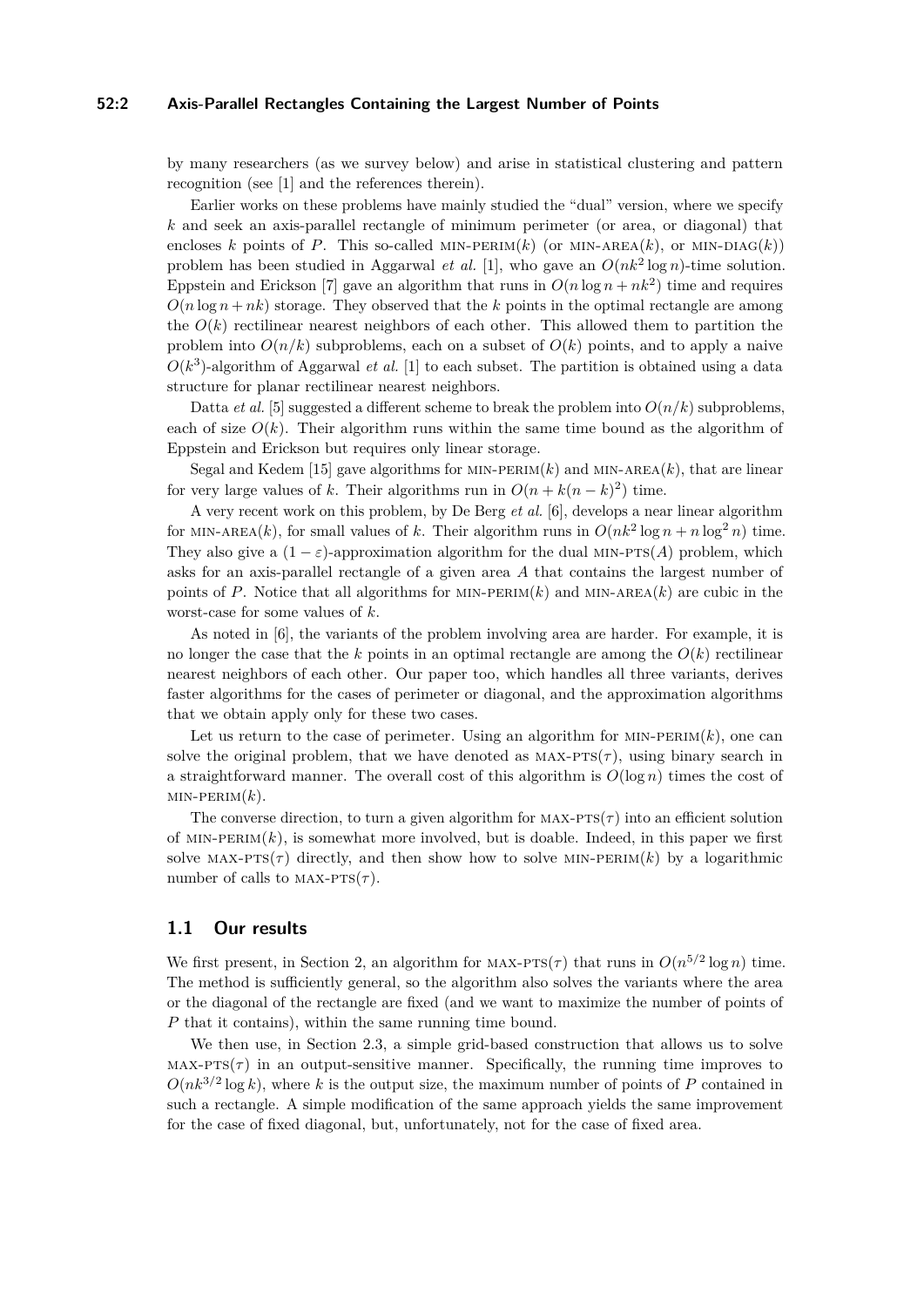We also obtain, in Section [3,](#page-9-0) an approximation algorithm that finds, in near-linear time (see Theorem [3](#page-10-0) for the precise bound), an axis-parallel rectangle of the given perimeter that contains at least  $(1-\varepsilon)k$  points of *P*, for a prespecified error parameter  $\varepsilon$ . The approximation algorithm extends to the case of diagonal but not to the case of area.

Finally, we consider the dual problem  $MIN-PERIM(k)$ , as defined above, and present an algorithm that solves it in  $O(nk^{3/2} \log k \log n)$  time, which is only  $O(\log n)$  times slower than the running time of our algorithm for  $MAX-PTS(\tau)$ . We obtain this result by reducing MIN-PERIM(k) to a logarithmic number of calls to MAX- $PTS(\tau)$ . This bound improves (for almost all values of *k*) the previous best bound  $O(n \log n + nk^2)$  of [\[5,](#page-12-3) [7\]](#page-12-2). Our reduction is fairly general, and can also be applied to the cases of area or diagonal. For the case of area, our algorithm is not output-sensitive, and runs in  $O(n^{5/2} \log^2 n)$  time. These are the first subcubic algorithms for these problems (for any value of  $k$ ), improving upon [\[1,](#page-12-1) [6,](#page-12-5) [5,](#page-12-3) [7,](#page-12-2) [15\]](#page-12-4). For the case of area, the algorithm in [\[6\]](#page-12-5) is faster when *k* is small; for the cases of perimeter or diagonal, our algorithms, as already noted, are significantly faster for almost all values of *k*.

# <span id="page-2-0"></span>**2 An exact algorithm for max-pts** $(\tau)$

We recall our basic problem: Let *P* be a set of *n* points in the plane in general position (in particular, no two points of *P* have the same *x*- or *y*-coordinate), and let  $\tau$  be a given positive real number. We want to find an axis-parallel rectangle R of perimeter  $2\tau$  that contains the largest number of points of *P*.

Let  $Q = Q(\tau)$  denote the collection of all axis-parallel rectangles R of perimeter  $2\tau$ . Each rectangle  $R \in \mathcal{Q}$  can be parameterized by three parameters  $(x, y, z)$ , where  $(x, y)$  is the bottom-left vertex of *R*, and *z* is its width (*x*-span); its height (*y*-span) is then  $\tau$  − *z*. In other words, we identify the rectangles of  $\mathcal{Q}$  with the points of  $\mathbb{R}^2 \times [0, \tau]$ .

A point  $p = (p_1, p_2)$  lies in a rectangle  $R \in \mathcal{Q}$ , parameterized by  $(x, y, z)$ , if and only if

<span id="page-2-1"></span>
$$
x \le p_1 \le x + z \qquad \text{and} \qquad y \le p_2 \le y + \tau - z. \tag{1}
$$

For each  $p = (p_1, p_2) \in P$ , let  $K_p$  denote the set of all rectangles in Q that contain p. In the parametric 3-space,  $K_p$  is a tetrahedron, bounded by the four halfspaces specified in [\(1\)](#page-2-1). Our problem is now reduced to that of finding a point of maximum *depth* in the arrangement of these *n* isothetic tetrahedra (i.e., a point contained in the largest possible number of tetrahedra; note that these tetrahedra are indeed translates of one another).

The cross-section of a tetrahedron  $K_p$ , at any fixed *z*, is an axis-parallel rectangle  $K_p(z)$ , given by

<span id="page-2-2"></span>
$$
p_1 - z \le x \le p_1 \qquad \text{and} \qquad p_2 - \tau + z \le y \le p_2. \tag{2}
$$

All the rectangles  $K_p(z)$ , for  $p \in P$ , are translates of one another; they are in fact the sets  $p - R_0(z)$ , for  $p \in P$ , where  $R_0(z) = [0, z] \times [0, \tau - z]$ . Let  $\mathcal{R}(z)$  denote the collection of these rectangles, for any  $z \in [0, \tau]$ , and let  $\mathcal{A}(z)$  denote the planar arrangement of the rectangles of  $\mathcal{R}(z)$ . Our problem now is to find a z at which the maximum depth  $\Delta(z)$  of a point in  $A(z)$  is maximized.

As *z* varies from 0 to  $\tau$ , the rectangles of  $\mathcal{R}(z)$  simultaneously deform, as their common width (*x*-span) increases and their common height (*y*-span) decreases. The arrangement  $\mathcal{A}(z)$  varies continuously, but its combinatorial structure remains unchanged as long as both the left-to-right order of the *y*-vertical edges of the rectangles, and the bottom-to-top order of the *x*-horizontal edges of the rectangles, remain unchanged. Under the general position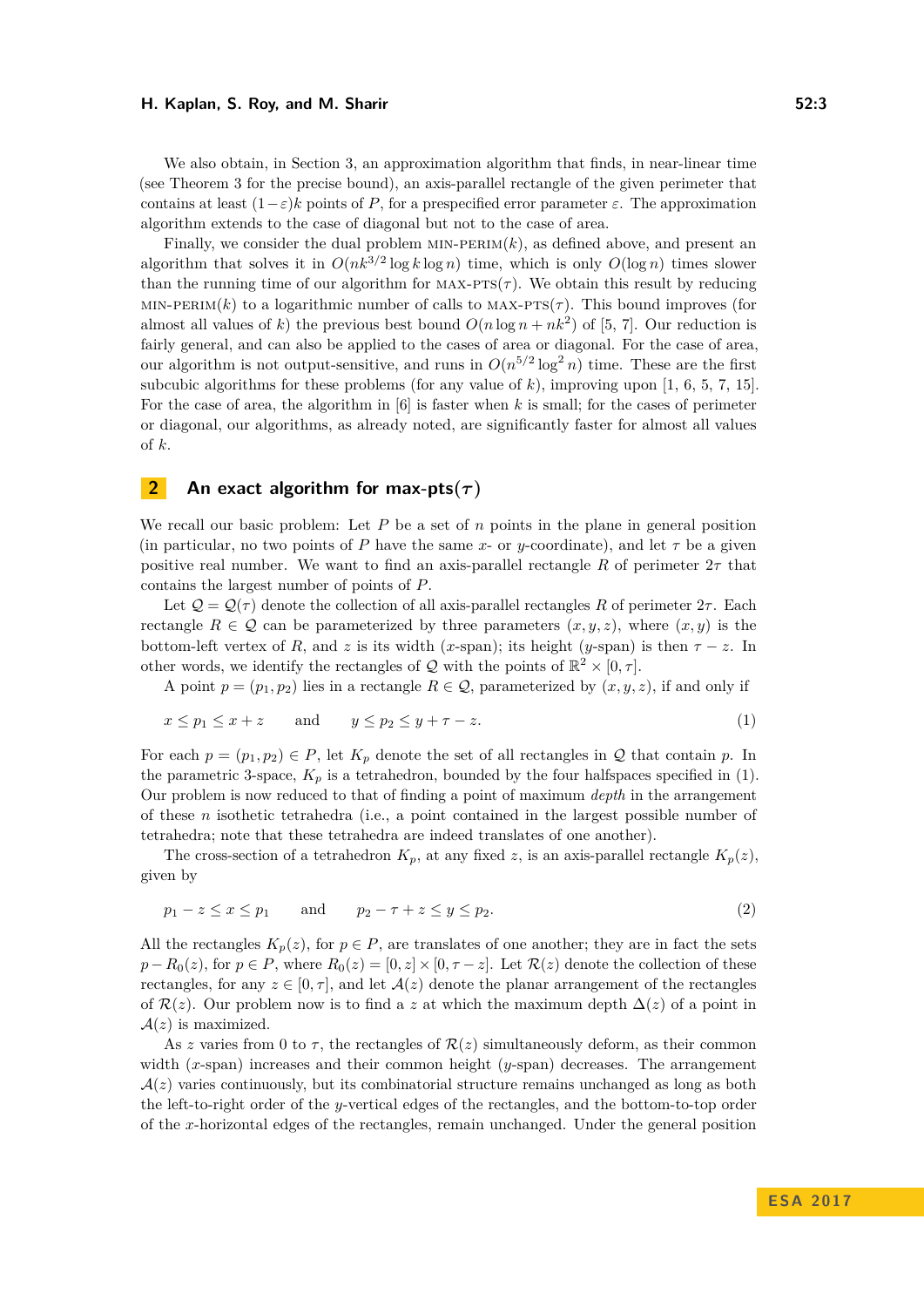# **52:4 Axis-Parallel Rectangles Containing the Largest Number of Points**

assumption, no pair of left edges, of right edges, of top edges, or of bottom edges, can ever attain the same *x*- or *y*-coordinate. Hence, the critical values of *z* at which the combinatorial structure of  $A(z)$  changes are those at which either the lines supporting the left side of one rectangle and the right side of another coincide, or the lines supporting the bottom side of one rectangle and the top side of another coincide. The set of critical values is therefore

$$
\{p_1 - q_1, p_2 - q_2 + \tau \mid p = (p_1, p_2) \neq q = (q_1, q_2) \in P\} \cap (0, \tau).
$$

There are at most  $n(n-1)$  such critical values (for each pair  $p, q$ , at most one of  $p_1 - q_1$ ,  $q_1 - p_1$  can lie in  $(0, \tau)$ , and the same holds for  $p_2 - q_2 + \tau$ ,  $q_2 - p_2 + \tau$ ), and we may assume them to be all distinct, by our general position assumption. At each such critical value, either the left edge of one rectangle and the right edge of another rectangle in  $\mathcal{R}(z)$ , that are adjacent in the left-to-right order of the vertical edges, are swapped in this order, or the bottom edge of one rectangle and the top edge of another rectangle, adjacent in the bottom-to-top order of the horizontal edges, are swapped.

In what follows, we present a data structure that maintains the arrangement  $\mathcal{A}(z)$ , updates it at each critical value of *z*, and keeps track of the maximum depth in  $\mathcal{A}(z)$  after each update. The data structure requires  $O(n^{3/2} \log n)$  storage, can be initialized in  $O(n^{3/2} \log n)$  time, and each update takes  $O(n^{1/2} \log n)$  amortized time. Using this structure, we obtain our exact algorithm.

<span id="page-3-0"></span> $\triangleright$  **Theorem 1.** *Given a set P of n points in the plane in general position, and a parameter*  $\tau > 0$ , one can find, in  $O(n^{5/2} \log n)$  time, an axis-parallel rectangle of perimeter  $2\tau$  that *contains the maximum number of points of P. The algorithm requires*  $O(n^{3/2} \log n)$  storage.

**Other fixed parameters.** As already noted, the approach described so far can also handle, with minor modifications, other fixed parameters, such as the area, or the length of the diagonal, or any parameter that depends on the lengths of the edges of the rectangles, so that the length of one edge uniquely determines the length of the other edge (all the parameters mentioned so far have this property). For example, in the case where our rectangles have a fixed area  $A$ , we have to replace  $(1)$  and  $(2)$  by

$$
x \le p_1 \le x+z
$$
,  $y \le p_2 \le y+A/z$ , and  $p_1-z \le x \le p_1$ ,  $p_2-A/z \le y \le p_2$ ,

respectively. The latter pair of inequalities define  $K_p$ , so it is no longer a simplex. Nevertheless, the cross sections  $K_p(z)$ , for any  $z > 0$ , are all isothetic rectangles, and the critical values of *z* are similarly constructed – they are now of the form  $|p_1 - q_1|$  or  $A/|p_2 - q_2|$ . This allows the rest of the analysis to proceed more or less verbatim. The case of fixed diagonal is also handled in a fully analogous manner. That is, these variants can also be solved in  $O(n^{5/2} \log n)$  time.

# **2.1 The data structure**

For any fixed value of *z*, one can compute the maximum depth of  $A(z)$  in  $O(n \log n)$  time and  $O(n)$  space [\[12,](#page-12-6) [14\]](#page-12-7). If we allow  $O(n \log n)$  space (and  $O(n \log n)$  time) then we can perform this computation in a straightforward manner by sweeping  $\mathcal{R}(z)$  from left to right by a vertical line, while maintaining the cross sections of the rectangles in  $\mathcal{R}(z)$  with the sweepline in a dynamic segment tree *T* [\[3\]](#page-12-8). To efficiently recompute the maximum depth after each update of *T*, we also store at each node of *T* the maximum depth of a leaf in its subtree. (The *depth* of a leaf is the number of rectangles containing the vertical interval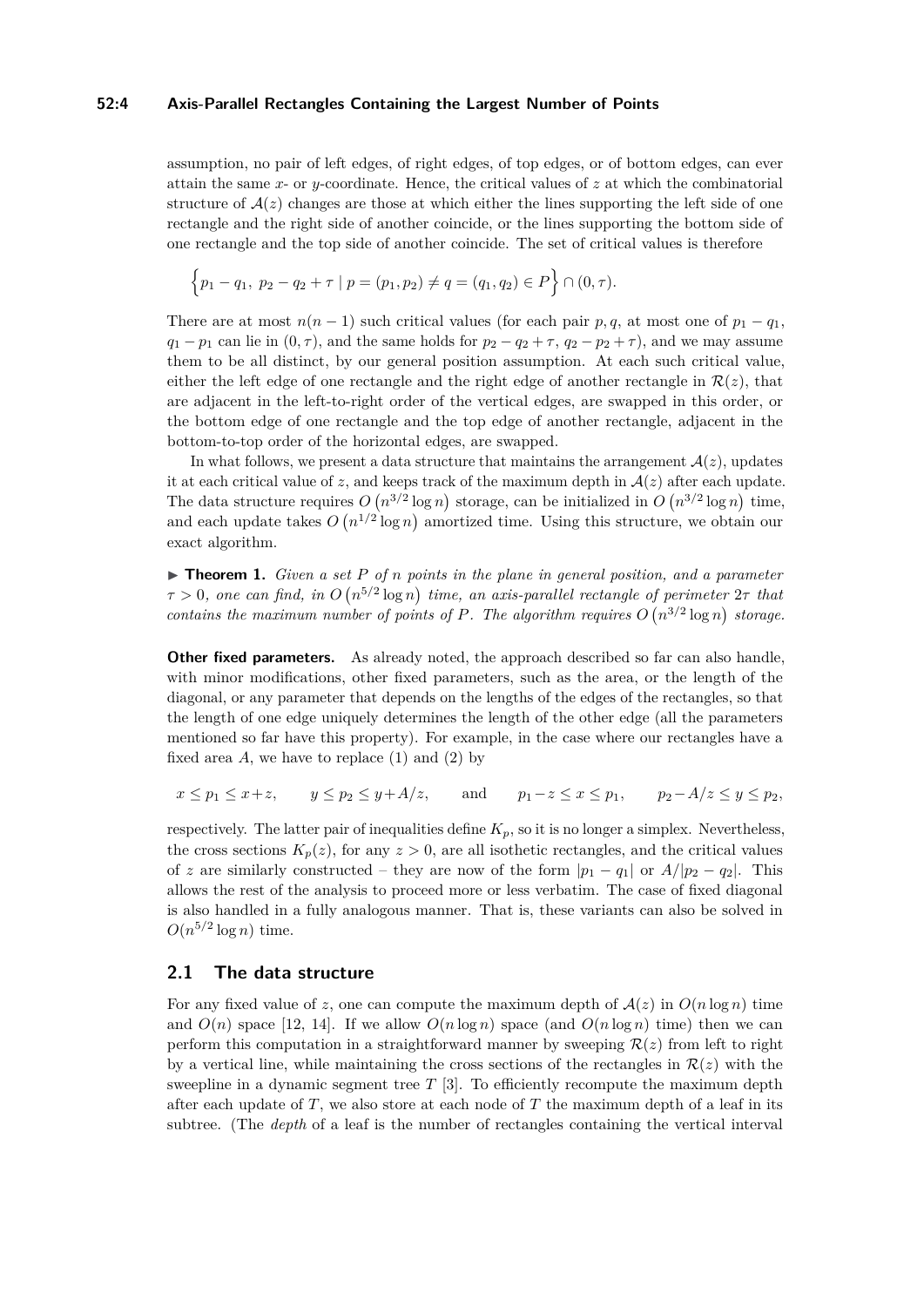<span id="page-4-0"></span>

**Figure 1** The grid  $G(z)$ , the coarser grid, its horizontal and vertical slabs, and a single highlighted cell.



**Figure 2** The sets  $H_{i,j}$  and  $V_{i,j}$ , and the respective sets  $\mathcal{R}_{i,j}^H$ ,  $\mathcal{R}_{i,j}^V$  of the rectangles forming them, within a single highlighted cell  $C_{i,j}$ .

that it represents within the sweepline.) An update affects these counters only at the nodes on the two paths to the endpoints of the inserted or deleted segment, and it is therefore straightforward to update these counters when we insert or delete a segment to/from the segment tree, and to propagate them to the root, whose counter represents maximum the depth that we seek.

One could attempt at making this (static) structure dynamic, under swaps of vertical or horizontal rectangle edges, by maintaining all the versions of *T*, constructed during the sweep, in some persistent data structure, and by updating that structure at each swap of edges. Unfortunately, it is not clear how to perform such updates efficiently. (This is because a swap of two horizontal edges might affect arbitrarily many versions of *T*; vertical swaps, in contrast, affect only two consecutive versions.) Instead, we present a slower, more symmetric data structure for computing the maximum depth of  $A(z)$ , which can be made dynamic at a reasonably low cost.

**The grid.** Consider the grid  $G = G(z)$  formed by the horizontal and vertical lines supporting the edges of the rectangles in  $\mathcal{R} = \mathcal{R}(z)$ . (The other notations introduced below also depend on *z*, but we make this dependence implicit from now on, to simplify the notation.) Assuming that  $z$  is not critical,  $G$  is formed by  $2n$  vertical lines and by  $2n$  horizontal lines.

Partition *G* into  $\sqrt{n} \times \sqrt{n}$  cells, by the  $\sqrt{n} - 1$  horizontal lines and the  $\sqrt{n} - 1$  vertical I attitude of  $\sqrt{n} \times \sqrt{n}$  cens, by the  $\sqrt{n-1}$  horizontal lines and the  $\sqrt{n-1}$  vertical<br>lines whose indices are multiples of  $2\sqrt{n}$ , referred to as *dividers*; the number of cells in the resulting coarser grid is *n*. (We ignore in what follows the insignificant rounding issues.) The horizontal dividers partition the plane into  $\sqrt{n}$  horizontal slabs, denoted  $A_1, \ldots, A_{\sqrt{n}}$ in this bottom-to-top order, and the vertical dividers partition the plane into  $\sqrt{n}$  vertical slabs, denoted  $B_1, \ldots, B_{\sqrt{n}}$  in this left-to-right order. See Figure [1.](#page-4-0) We regard each vertical (resp., horizontal) slab as closed at its left (resp., bottom) boundary, and open at its right (resp., top) boundary, so that each vertical (resp., horizontal) line is contained in exactly one vertical (resp., horizontal) slab. Accordingly, each cell in the coarser grid is closed at its left and bottom boundaries, and open at its right and top boundaries, making the cells pairwise disjoint and covering all rectangles.

For each cell  $C_{i,j} = A_i \cap B_j$  of the coarser grid, let  $v_{i,j}$  denote the number of corners of the rectangles in  $R$  that lie in  $C_{i,j}$ . We have  $\sum_{i,j} v_{i,j} = 4n$ , so, on average, each cell contains four vertices, but some cells might contain many more vertices. Still, by construction, no cell √ contains more than  $4\sqrt{n}$  vertices. In fact, we have the stronger property that no vertical or horizontal slab contains more than  $4\sqrt{n}$  vertices (At most *two* on each vertical line in a vertical slab, and similarly for horizontal slabs).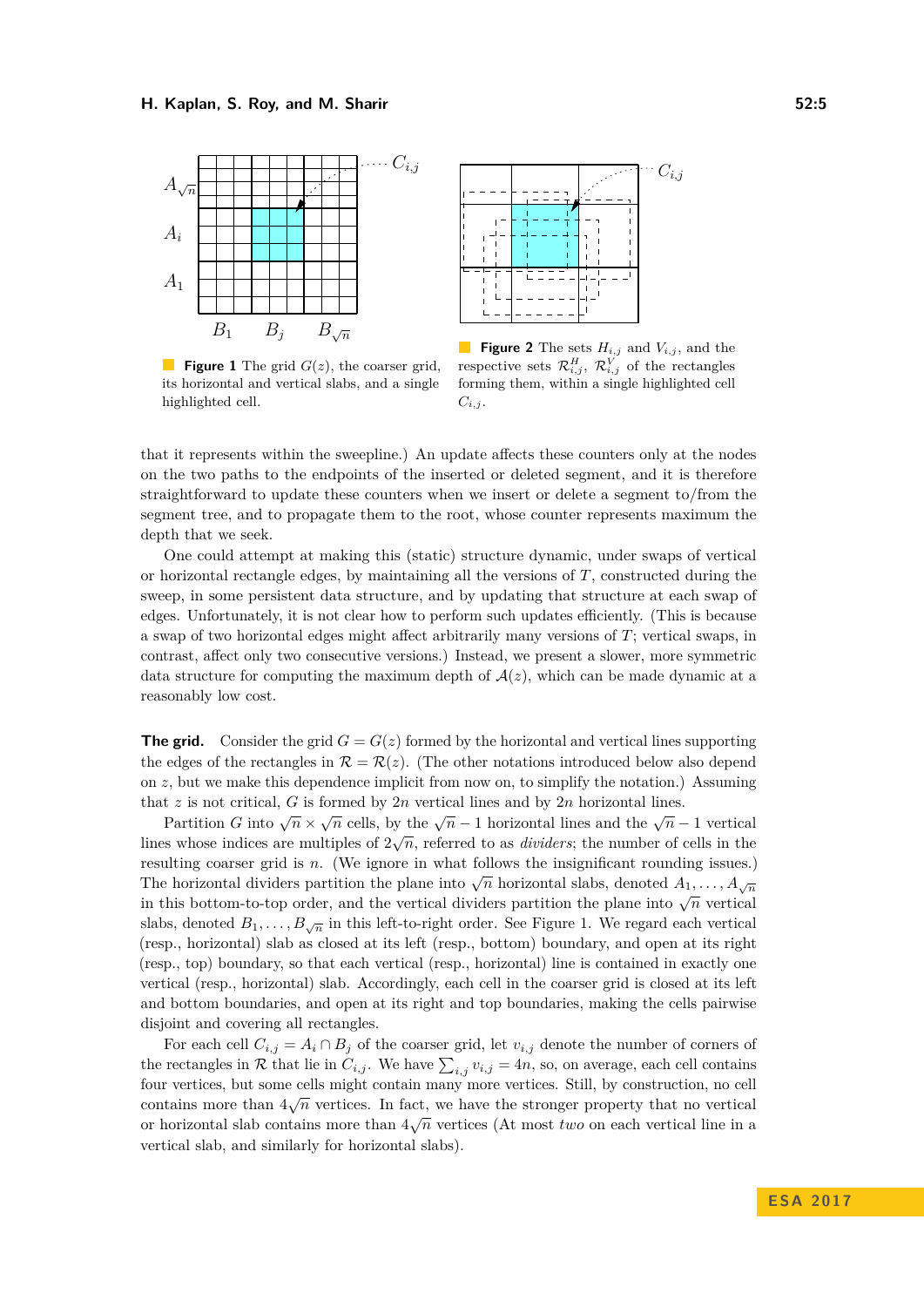<span id="page-5-0"></span>



**Figure 3** Two short rectangles in *Ci,j* , and the partition into query subcells that they induce.

**Figure 4** A rectangle *R* of perimeter 2*τ* can intersect at most six grid cells.

**Computing the depth within a cell: Rectangles fully containing the cell.** Consider the problem of computing for each such cell  $C_{i,j}$ , a counter  $w_{i,j}$ , equal to the number of rectangles of R that fully contain  $C_{i,j}$ . We compute the  $w_{i,j}$ 's by a sweep over the vertical slabs, maintaining a dynamic segment tree (see [\[3\]](#page-12-8)) over the horizontal slabs, or rather cells, within the currently swept vertical slab. When moving from one vertical slab to the next, we find the  $w_{i,j}$ 's of all cells in the new slab, in the following three steps. First, we remove all the vertical segments that correspond to rectangles with a right edge in the current vertical slab (since these rectangles do not contribute to the  $w_{i,j}$ 's in this slab). Then, we traverse the segment tree bottom-up and compute, for each leaf, the number of segments (the *y*-spans of the active rectangles) containing the cell that corresponds to the leaf, thereby obtaining the desired counters  $w_{i,j}$ . We then add the segments that correspond to rectangles with a left edge in the current vertical slab (provided that their right edge is not in the slab). We have  $O(n)$  insertions and deletions to/from this segment tree, each taking  $O(\log n)$  amortized time. In addition, the number of nodes in the segment tree is  $O(\sqrt{n})$  and we traverse it  $\sqrt{n}$ times, to compute the counters  $w_{i,j}$ . It follows that the sweep takes  $O(n \log n)$  total time.

**Rectangles that straddle the cell.** Let *R* be a rectangle that intersects  $C_{i,j}$  (without fully containing it) and is not one of the  $O(v_{i,j})$  rectangles that have a corner in  $C_{i,j}$ . Then *R* crosses  $C_{i,j}$  in either a horizontal strip or a vertical strip; that is,  $C_{i,j} \cap \partial R$  consists either of portions of one or two horizontal edges of  $R$  that cross  $C_{i,j}$  from side to side, or of portions of one or two vertical edges that cross  $C_{i,j}$  from side to side. Let  $H_{i,j}$  (resp.,  $V_{i,j}$ ) denote the set of the horizontal (resp., vertical) edges of this kind, and let  $\mathcal{R}_{i,j}^H$  (resp.,  $\mathcal{R}_{i,j}^V$ ) denote the set of the rectangles that contain the edges of  $H_{i,j}$  (resp., of  $V_{i,j}$ ). See Figure [2.](#page-4-0) The edges in  $H_{i,j}$  partition  $C_{i,j}$  into at most  $2\sqrt{n}$  horizontal strips, and the depth within each strip, with respect to the rectangles in  $\mathcal{R}_{i,j}^H$ , is fixed, and changes by  $\pm 1$  as we move from one strip to the next. Analogous properties hold for the edges in  $V_{i,j}$ .

It follows that if we ignore the  $O(v_{i,j})$  rectangles with vertices in  $C_{i,j}$  (we refer to them as *short rectangles*) and the rectangles that fully contain  $C_{i,j}$ , the maximum depth in  $C_{i,j}$ is the maximum depth  $\delta_{i,j}^H$  of the rectangles of  $\mathcal{R}_{i,j}^H$ , plus the maximum depth  $\delta_{i,j}^V$  of the rectangles of  $\mathcal{R}_{i,j}^V$ . Each of  $\delta_{i,j}^H$ ,  $\delta_{i,j}^V$  is the maximum of a sequence of depths, of length at most  $2\sqrt{n}$ , where consecutive elements differ by  $\pm 1$ .

We maintain the vertical projections (i.e., *y*-spans) of the intersections of the rectangles of  $\mathcal{R}_{i,j}^H$  with  $C_{i,j}$  in a segment tree  $T_{i,j}^H$  (which we will make dynamic in the next section).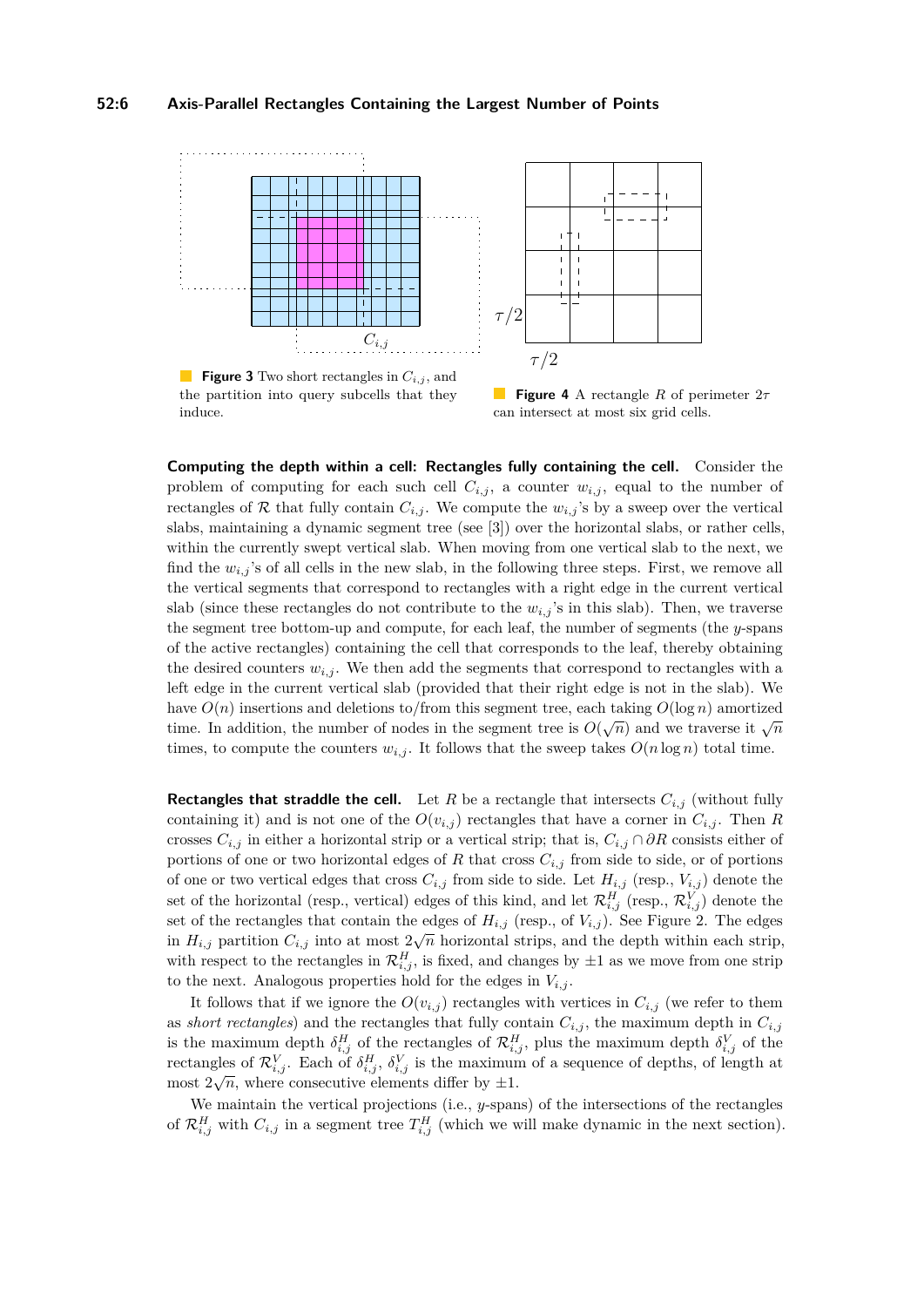Each leaf *v* of  $T_{i,j}^H$  is associated with a strip  $[h', h)$ , where  $h'$  and  $h$  are consecutive edges of  $H_{i,j}$ . The depth of this strip (with respect to  $\mathcal{R}_{i,j}^H$  is the sum of the numbers of segments stored at the ancestors of *v*).

We use this data structure to find, in  $O(\log n)$  time, the strip of maximum depth in any subsequence of consecutive strips, by storing at each internal node *v* of  $T_{i,j}^H$  the maximum depth of the leaves in its subtree (we omit the straightforward and fairly routine details of this mechanism).

We maintain  $\mathcal{R}_{i,j}^V$  in an analogously defined dynamic segment tree  $T_{i,j}^V$ . Clearly,  $T_{i,j}^H$  and  $T_{i,j}^V$  allow us to answer maximum depth queries, with respect to  $\mathcal{R}_{i,j}^H \cup \mathcal{R}_{i,j}^V$ , where each query specifies a range of consecutive horizontal strips and a range of consecutive vertical strips, and asks for the maximum depth (with respect to  $\mathcal{R}_{i,j}^H \cup \mathcal{R}_{i,j}^V$ ) within the rectangular Cartesian product of these ranges. Each such query takes  $O(\log n)$  time.

**Short rectangles and computing the maximum depth.** We use the structures  $T_{i,j}^H$  and  $T_{i,j}^V$  to compute the real maximum depth within  $C_{i,j}$ , which also takes into account the  $w_{i,j}$ rectangles that fully contain  $C_{i,j}$ , and the  $O(v_{i,j})$  short rectangles. To do so, we partition  $C_{i,j}$  into  $O(v_{i,j}^2)$  axis-parallel rectangular subcells by the horizontal and vertical lines that pass through the vertices inside  $C_{i,j}$ ,<sup>[1](#page-6-0)</sup> and query  $T_{i,j}^H$  and  $T_{i,j}^V$  for the maximum depth (in  $\mathcal{R}_{i,j}^H \cup \mathcal{R}_{i,j}^V$  within each of the resulting subcells, to which we refer as *query subcells*. See Figure [3.](#page-5-0) (Note that, in general, the left and right boundary edges of each query subcell cross the interiors of two vertical strips stored in  $T_{i,j}^V$ , and the bottom and top boundary edges of each query subcell cross the interiors of two vertical strips stored in  $T_{i,j}^H$ . We expand the horizontal and the vertical ranges of the query subcell to fully include the four relevant strips.) Each query subcell, though, has an additional weight, equal to the number of short rectangles that fully contain the subcell (by construction, there is no partial overlap of any short rectangle with a query subcell). We refer to this additional weight of a query subcell as the *short weight* of the subcell. These short weights are easy to compute in  $O(v_{i,j}^2)$  time, by constructing the coarse grid of these subcells (within  $C_{i,j}$ ), followed by a suitable traversal of the subcells, updating the count by  $0, +1$ , or  $-1$ , as we pass from one subcell to the next. For each query subcell, we add this short weight, and the global counter  $w_{i,j}$ , to the depths returned by the queries to  $T_{i,j}^H$  and  $T_{i,j}^V$ . We then output the maximum of the resulting depths, over all the  $O(v_{i,j}^2)$  query subcells.

**Analysis.** The running time of this algorithm is bounded as follows. We first sort the vertices of the rectangles by their *x*- and *y*-coordinates, and compute the global counters  $w_{i,j}$ . This initialization takes  $O(n \log n)$  time. Then, for each cell  $C_{i,j}$ , we construct the trees  $T_{i,j}^H$  and  $T_{i,j}^V$ , in  $O(\sqrt{n})$  time (the relevant edges are already sorted), for an overall  $O(n^{3/2})$  time. We then spend  $O(v_{i,j}^2)$  time for constructing the coarse grid of query subcells within  $C_{i,j}$ , and  $O(v_{i,j}^2 \log n)$  time for querying  $T_{i,j}^H$  and  $T_{i,j}^V$  with these subcells. Summing over all cells, and using the fact that  $v_{i,j} \leq 4\sqrt{n}$  for each cell  $C_{i,j}$ , we get a total time of  $O(n^{3/2} + \sqrt{n} \sum_{i,j} v_{i,j} \log n) = O(n^{3/2} \log n).$ 

<span id="page-6-0"></span><sup>1</sup> When constructing this partition into query subcells, we also consider vertices on the bottom and left edges of *∂Ci,j* , because, by our convention, these vertices are considered to be internal to the cell.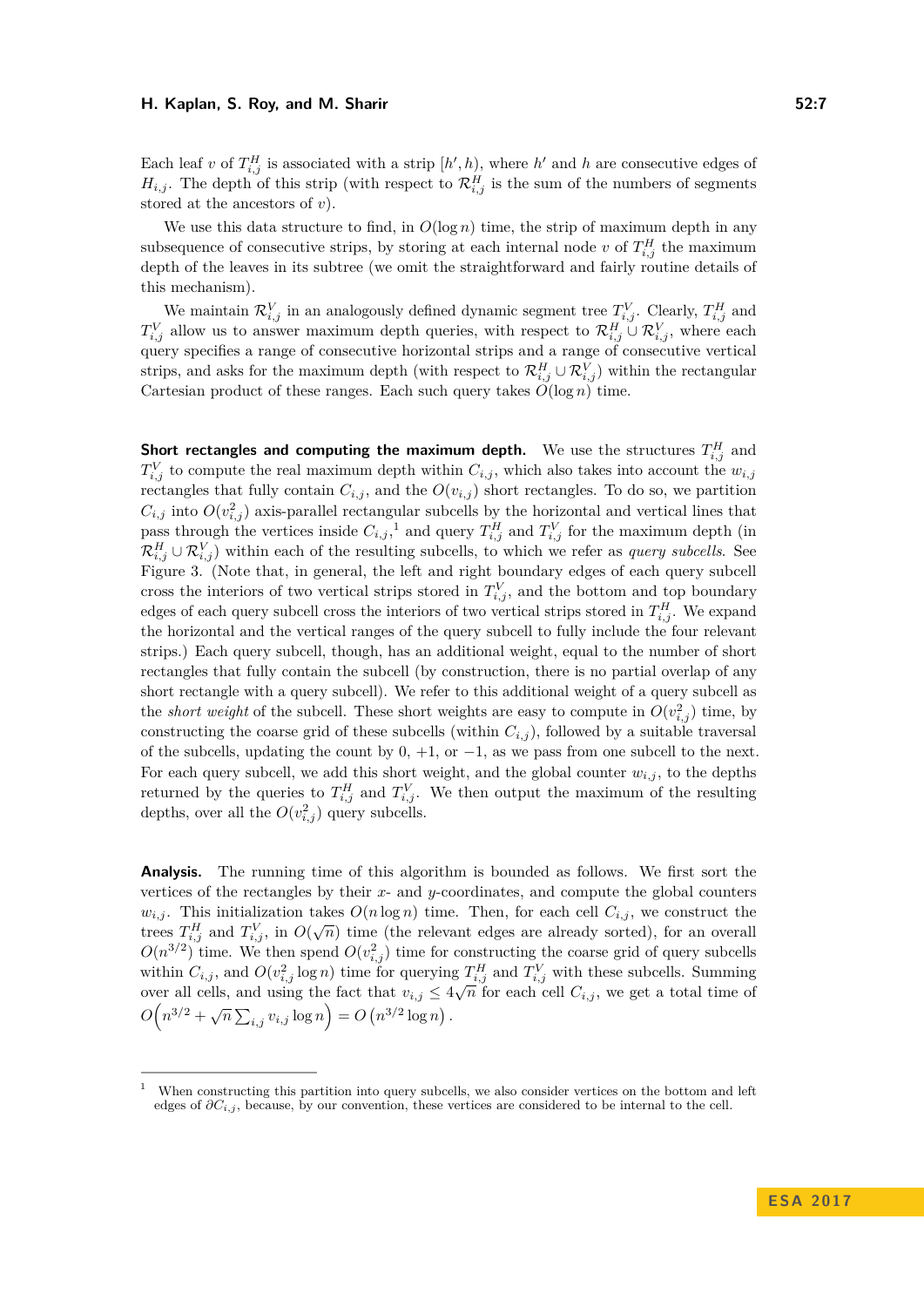### **52:8 Axis-Parallel Rectangles Containing the Largest Number of Points**

# **2.2 Updating the data structure**

In this section we show how to dynamically maintain the counters  $w_{i,j}$ 's, the trees  $T_{i,j}^H$  and  $T_{i,j}^V$ , the number of short rectangles in  $C_{i,j}$  containing each query subcell, and the depth of each query subcell, as we increase  $z$  from 0 to  $\tau$ . To retrieve the maximum depth after updating the structures at each critical *z*-value, we also maintain the depths of the query subcells, over all cells  $C_{i,j}$ , in a priority queue, and keep track of the maximum value in this queue. The overall maximum depth, i.e., the maximum number of points of *P* contained in an axis-parallel rectangle of perimeter  $2\tau$ , is the maximum attained by this priority queue throughout the *z*-sweep.

Note that at  $z = 0$  each rectangle is essentially a vertical line segment (The lines supporting the left and right edges of the same rectangle are identical, and formally they are regarded as consecutive in *G*.). This simplifies that initialization of the data structure. For example initially  $w_{i,j} = 0$  for all  $1 \leq i, j \leq \sqrt{n}$ .

As the value of *z* increases, the coordinates of the vertices of the rectangles in  $\mathcal{R}(z)$  vary continuously, and so do the coordinates of the vertical and horizontal supporting lines that form the grid  $G(z)$ . However, discrete changes in the structure of  $G(z)$  occur only when two horizontal or two vertical sides of two distinct rectangles partially overlap, or, in the looser sense that we follow, when the lines supporting two such edges coincide. The maximum depth in  $A(z)$  can change only at these discrete events.

Consider an event where the right side of one rectangle *R*<sup>1</sup> and the left side of another rectangle  $R_2$  swap their vertical order; that is, the two vertical lines supporting these edges in  $G(z)$  coincide and then swap their order. The event where two horizontal sides partially overlap is handled in a fully symmetric fashion This swap takes place either within a single vertical slab  $B_j$ , or across the boundary ('divider') between two adjacent slabs. In total, this affects up to  $4\sqrt{n}$  cells of *G* (within these slabs). We describe here the case in which the swap occurs within a single vertical slab  $B_j$ ; the other case is handled in a similar manner, with a few minor modifications, and will appear in the full version of this paper.

Consider first the cells of  $B_i$  that do not contain the vertices of  $R_1$  and of  $R_2$ . Within each such cell  $C_{i,j}$ , the effect of the swap is that the right endpoint of the horizontal segment corresponding to  $R_1$  and the left endpoint of the horizontal segment corresponding to  $R_2$ swap their order in  $T_{i,j}^V$ , assuming they both cross  $C_{i,j}$ . As a result, the depth of a single vertical strip with respect to  $\mathcal{R}_{i,j}^V$  increases by 2. This is because the *x*-spans of the rectangles in  $\mathcal{R}(z)$  increase as z increases; in the symmetric case of horizontal strips, the opposite holds – the depth of a single strip decreases by 2. (As already mentioned, this holds only for cells within the common *y*-range of  $R_1$  and  $R_2$ ; no change occurs in the other cells.) We update the corresponding segments in the tree  $T_{i,j}^V$ . This takes  $O(\log n)$  amortized time per cell, and  $O(\sqrt{n}\log n)$  time for all cells that are affected by the swap.

We now need to reapply the rectangular depth queries for the query subcells within each affected cell  $C_{i,j}$ , but we note that only  $O(v_{i,j})$  of the queries can change their output – these are the queries whose subcells are crossed by the vertical strip that has changed its depth. We perform these queries, as in the static case, and update the depths of these query subcells in the global priority queue accordingly  $(w_{i,j}$ , and the short weights of the affected subcells, do not change).

Consider next the at most four cells  $C_{i,j}$  that contain vertices of  $R_1$  or of  $R_2$  (that is, endpoints of the swapped vertical edges). Here the swap does not affect  $T_{i,j}^V$ , because only one (or none, when endpoints of both edges lie in  $C_{i,j}$ ) of the swapped vertical edges belongs to this set. We split the rest of the description of the required updates according to whether  $C_{i,j}$  contains vertices only of  $R_1$  or only of  $R_2$ , or vertices of both  $R_1$  and  $R_2$ .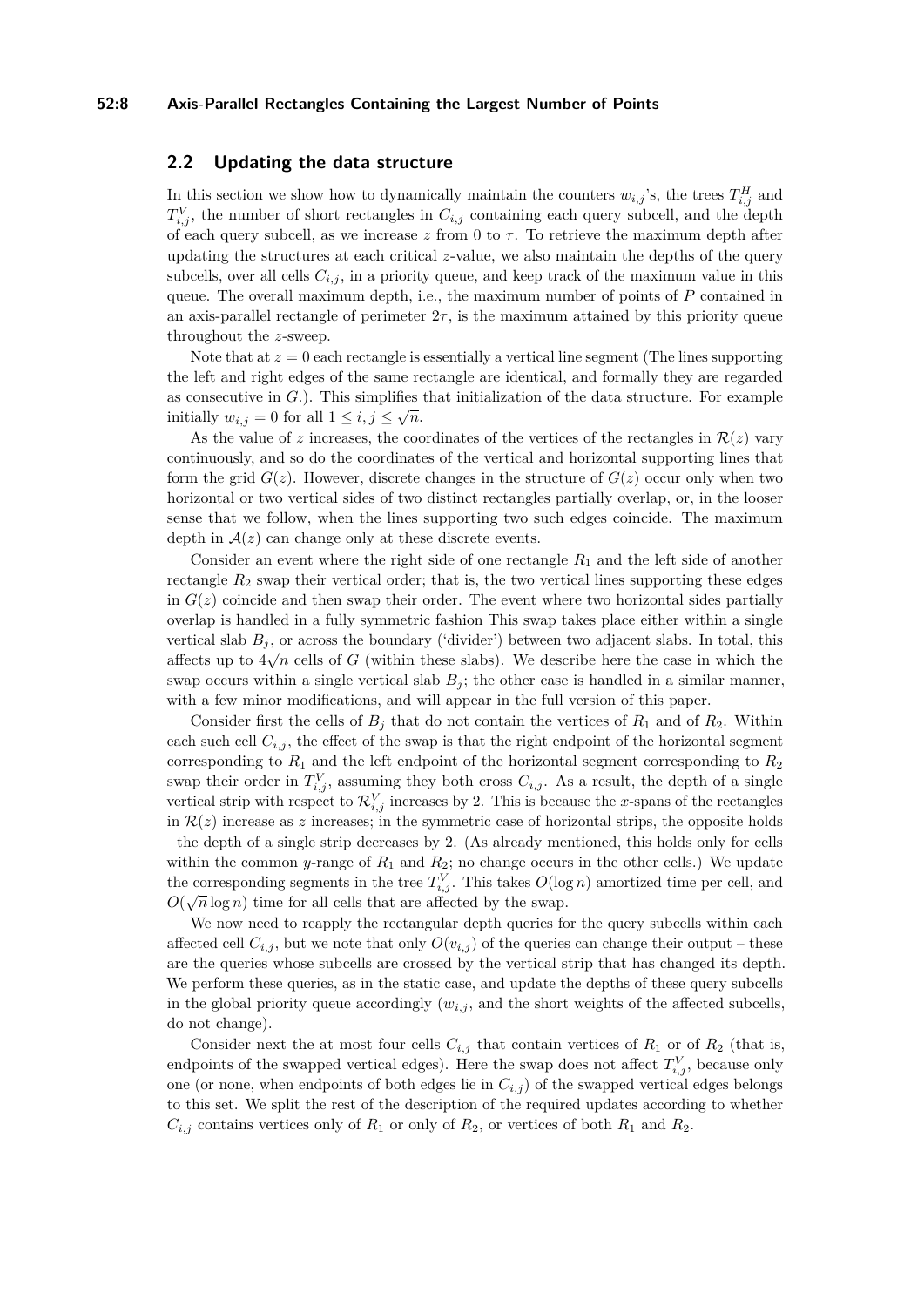Consider first the case where  $C_{i,j}$  contains only vertices of  $R_1$ , either the top-right vertex, or the bottom-right vertex, or both;  $C_{i,j}$  may also contain left vertices of  $R_1$ , but they have no effect on the update procedure. The case where  $C_{i,j}$  contains only the top-left vertex or the bottom-left vertex of *R*2, or both (and maybe also right vertices), is handled in a fully symmetric manner. Denote by  $\lambda_1^R$  (resp.,  $\lambda_2^L$ ) the vertical line supporting the right side of  $R_1$  (resp., the left side of  $R_2$ ); these are the lines that swap their left-to-right order. In this case the partition of  $C_{i,j}$  into query subcells essentially does not change, except that one line in  $V_{i,j}$ , namely  $\lambda_2^L$  (it is in  $V_{i,j}$  because the left vertices of  $R_2$ , which it supports, are not in  $C_{i,j}$  moves from one column of query subcells (just to the right of  $\lambda_1^R$ ) to another column (just on the left of that line). We query  $T_{i,j}^H$  and  $T_{i,j}^V$  to get the new depth of each of the query subcells to the left and to the right of  $\lambda_1^R$ , with respect to the rectangles in  $\mathcal{R}_{i,j}^H \cup \mathcal{R}_{i,j}^V$ , add to it  $w_{i,j}$  and the short weight of the subcell, and update the depths of all these subcells in the priority queue.

If  $C_{i,j}$  contains at least one vertex of  $R_1$  and at least one vertex of  $R_2$  then, in the grid defining the partition of  $C_{i,j}$  into query subcells, the corresponding vertical lines  $\lambda_1^R$  and  $\lambda_2^L$ swap (with the former moving to the right of the latter). Consequently, the short weights of some of the subcells in the column bounded these two lines (which 'closes' at the swap and 're-opens' afterwards) increases by 2; the affected cells are those that lie in the overlap between the *y*-spans of *R*<sup>1</sup> and *R*<sup>2</sup> (as before, the corresponding short weights decrease by 2 in the symmetric case of a horizontal swap). We locally update these short weights and the depths of these subcells accordingly, and similarly update the priority queue.

In both cases, the number of affected query subcells of  $C_{i,j}$  is only  $O(v_{i,j})$ , so the total amortized update time is  $O(v_{i,j} \log n)$ .

The overall amortized time spent on maximum depth queries in  $T_{i,j}^H$  and in  $T_{i,j}^V$ , and on updates of short weights, is  $O\left(\sum_i v_{i,j}\log n\right)$ , where we sum over all cells  $C_{i,j}$  in the single vertical column  $B_j$ . Fortunately,  $\sum_i v_{i,j} \leq 4\sqrt{n}$ , so the overall (amortized) cost of an update is  $O(\sqrt{n}\log n)$ .

As we mentioned the case where the swap occurs across a horizontal or a vertical divider between adjacent is similar and takes the same amortized time. This completes the description and analysis of the data structure, including both correctness and performance bounds, and justifies the bounds given in Theorem [1.](#page-3-0)

### <span id="page-8-0"></span>**2.3 An output-sensitive algorithm**

Let *k* be the maximum number of points of *P* in an axis-parallel rectangle of perimeter  $2\tau$ . In this section we show how to modify our algorithm so that it runs in  $O(nk^{3/2} \log k)$  time. The same modification holds for the case of fixed diagonal, but not for fixed area.

We cover the plane by a grid whose cells are of size  $\tau/2 \times \tau/2$ , and count the number of points of *P* in each nonempty cell. Using the floor function and a universal hashing scheme (see, e.g., [\[4\]](#page-12-9)), this takes  $O(n)$  expected time. Let  $k_0$  denote the maximum number of points in any grid cell. It follows that  $k_0 \leq k \leq 6k_0$ , where the left inequality follows since each grid cell has perimeter  $2\tau$ , and the right inequality follows since any rectangle R of perimeter  $2\tau$ (and in particular the optimal one) can intersect at most six grid cells as is easily checked; see Figure [4.](#page-5-0)

We collect, in  $O(n)$  time, all the  $2 \times 3$  and  $3 \times 2$  clusters *C* of grid cells such that *C* contains at least  $k_0$  points of *P*, and observe that the number of such clusters is  $O(n/k_0) = O(n/k)$ . We apply our algorithm to each cluster separately and return the rectangle containing the largest number of points in any of the clusters. We thus obtain the following theorem.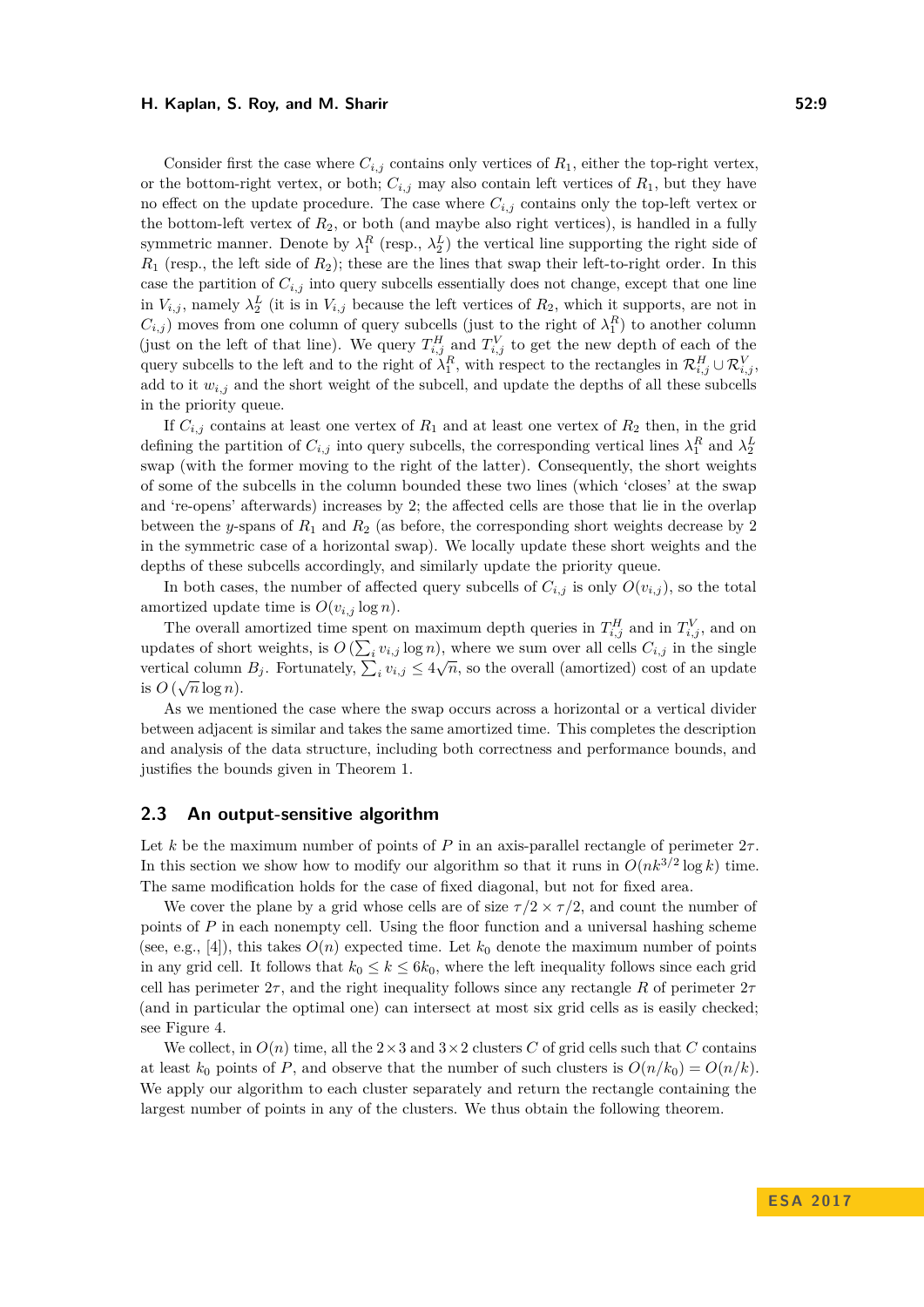### **52:10 Axis-Parallel Rectangles Containing the Largest Number of Points**

<span id="page-9-1"></span>I **Theorem 2.** *Given a set P of n points in the plane in general position, and a parameter τ >* 0*, let k denote the maximum number of points of P in an axis-parallel rectangle of perimeter*  $2\tau$ . One can find, in  $O((n/k)k^{5/2} \log k) = O(nk^{3/2} \log k)$  time, an axis-parallel *rectangle of perimeter* 2*τ that contains the maximum number k of points of P. The algorithm requires*  $O(n + k^{3/2} \log k)$  *storage.* 

### $\blacktriangleright$  Remark.

- **(1)** The technique in this subsection also works for finding an axis-parallel rectangle with The technique in this subsection also works for initially an axis-parametric tangle with<br>diagonal of length *d* containing the maximum number of points of *P*. We use a  $(d/\sqrt{2}) \times$ diagonal of length *d* containing the maximum number of points of *F*. We use a  $(a/\sqrt{2}) \times (d/\sqrt{2})$  grid (each of whose cells has diagonal = *d*), argue that any axis-parallel rectangle of diagonal *d* is contained in some small local cluster of grid cells, and obtain, as above, an algorithm that runs in  $O(nk^{3/2} \log k)$  time, where k is the maximum number of points in a rectangle of diagonal *d*.
- **(2)** The technique in this subsection does not extend to the case of rectangles with a fixed area, since no single grid can localize every rectangle of area *A* within a small cluster of its cells. (In contrast, as already noted, the main algorithm, which runs in  $O(n^{5/2} \log n)$ time, does extend to the case of fixed area.)

Nevertheless, for the case of a fixed area, say *A*, we can use a similar idea to get an algorithm whose running time depends (albeit rather weakly) on *A*, as follows. Assume that  $P \subset [0,1]^2$ , and that the given area is  $A < 1$  (the case  $A \ge 1$  is clearly trivial). Without loss of generality, it suffices to consider only rectangles of width between *A* and 1, with the corresponding height between 1 and *A*. We can partition the problem into  $O(\log(1/A))$ subproblems, so that in each subproblem we only consider rectangles whose widths are between  $z_0$  and  $2z_0$ , and heights between  $A/z_0$  and  $A/(2z_0)$ , for some fixed  $z_0$ . To each subproblem we can apply a suitable variant of the preceding grid construction, and solve the subproblem in  $O(nk^{3/2} \log k)$  time, for a total cost of  $O(nk^{3/2} \log k \log(1/A))$  time. We leave it as an open problem to obtain an algorithm whose running time bound is *k*-sensitive and independent of *A*, in the style of Theorem [2.](#page-9-1)

# <span id="page-9-0"></span>**3 An approximate solution**

In this section we present a randomized algorithm that computes, with high probability, a rectangle of perimeter  $2\tau$  that contains at least  $(1 - \varepsilon)k$  points of *P*, for a prescribed  $0 < \varepsilon < 1$ , where *k* is the maximum possible value, and runs in time  $O\left(n+\frac{n}{l}\right)$  $\frac{n}{k\varepsilon^5}\log^{5/2}\frac{n}{k}\log\left(\frac{1}{\varepsilon}\right)$  $\frac{1}{\varepsilon} \log \frac{n}{k}$ ).

We use the grid partitioning of Section [2.3,](#page-8-0) and obtain (i) an approximation  $k_0$  of  $k$ , up to a factor 6, and (ii)  $O(n/k_0) = O(n/k)$  clusters of points, each of size  $\Theta(k)$ . We apply the following procedure to each cluster separately, and return the rectangle containing the largest number of points of *P*, among those output for each of the clusters.

So let *C* be a fixed "heavy" cluster of grid cells, and let  $P_C = P \cap C$  denote the set of points of *P* in *C* (of size  $\Theta(k)$ ). We take a random sample *S* of size  $s = \Theta\left(\frac{1}{s}\right)$  $\frac{1}{\varepsilon^2} \log \frac{1}{\delta}$  $\big),$ for some  $0 < \delta < 1$ . For a suitable sufficiently large constant of proportionality, *S* is an  $(\varepsilon/12)$ *-approximation* of *P* for axis-parallel rectangular ranges, with probability at least 1 − *δ*. That is, with probability  $\geq 1 - \delta$ , we have, for each axis-parallel rectangle *R*,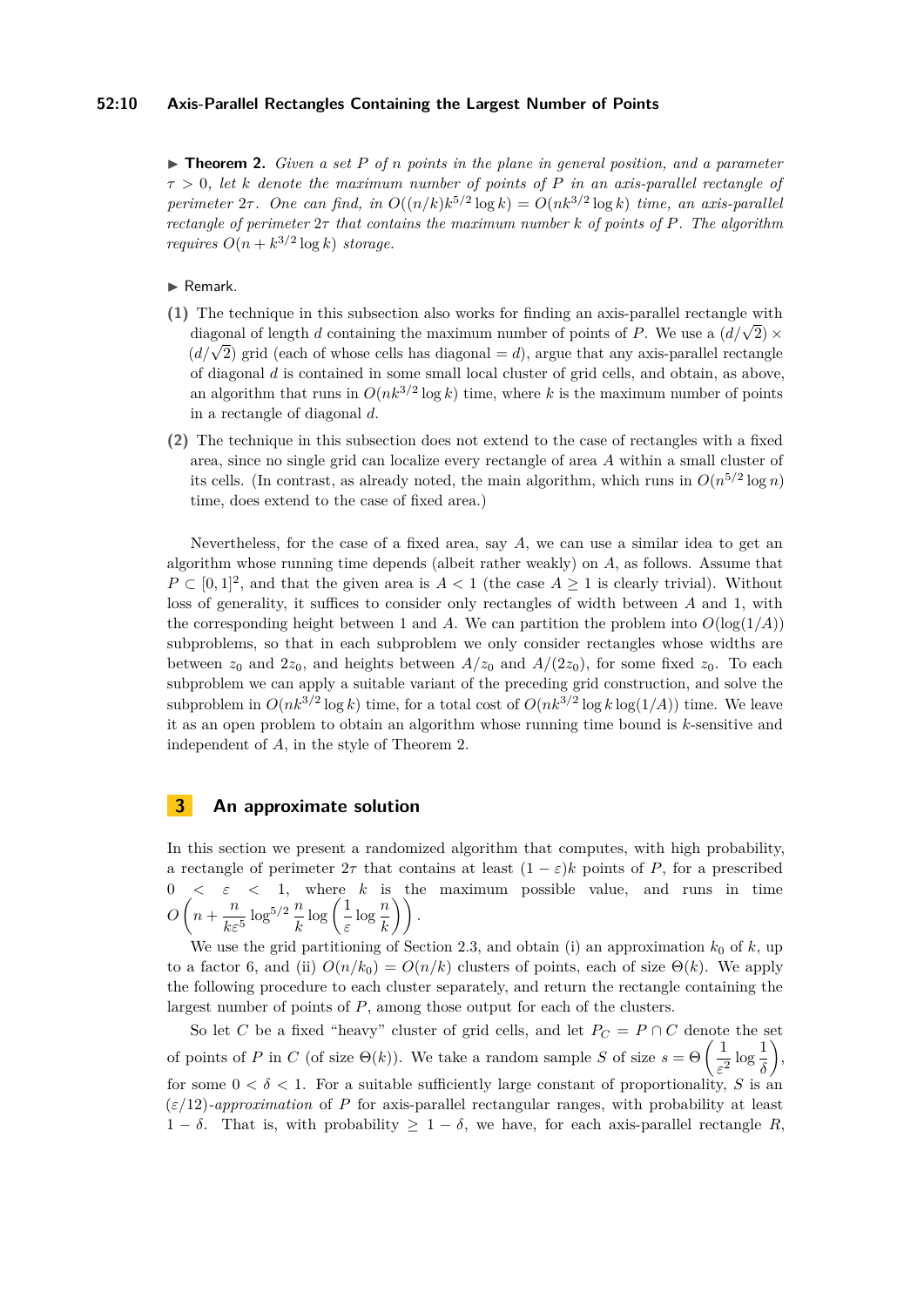$\begin{array}{c} \begin{array}{c} \begin{array}{c} \end{array} \\ \begin{array}{c} \end{array} \end{array} \end{array}$ |*R* ∩ *S*|  $\frac{|R \cap P_C|}{|S|} - \frac{|R \cap P_C|}{|P_C|}$  $|P_C|$  $\begin{array}{c} \begin{array}{c} \begin{array}{c} \end{array} \\ \begin{array}{c} \end{array} \end{array} \end{array}$ ≤ *ε*  $\frac{c}{12}$  $\frac{c}{12}$  $\frac{c}{12}$  (see, e.g., [\[11\]](#page-12-10)).<sup>2</sup>

now run the exact algorithm of Section [2.3](#page-8-0) on *S*, and obtain an axis-parallel rectangle  $R<sub>S</sub>$  (of perimeter  $2\tau$ ) that contains the maximum number of points of *S*.

**Correctness.** Let *R* be an optimum rectangle (of perimeter  $2\tau$ ) that contains *k* points of *P*. and let  $C$  be a cluster that fully contains  $R$ ; by the arguments in Section [2.3,](#page-8-0) such a cluster always exists. Let *S* be the corresponding random sample of *s* points of  $P_C$ , and let  $R_S$  denote, as above, the axis-parallel rectangle of perimeter  $2\tau$  that contains the maximum number of points, denoted  $s^*$ , of *S*. Then, with probability  $\geq 1 - \delta$ , we have |*R* ∩ *S*|  $rac{\cap S|}{s} - \frac{k}{t}$ *t*  $\begin{array}{c} \hline \end{array}$ ≤ *ε*  $\frac{6}{12}$ where  $t = |P_C| = \Theta(k)$ . On the other hand,

$$
\left|\frac{|R_S \cap S|}{s} - \frac{|R_S \cap P_C|}{t}\right| = \left|\frac{s^*}{s} - \frac{|R_S \cap P_C|}{t}\right| \le \frac{\varepsilon}{12},
$$

$$
\text{that is,} \quad |R_S \cap P_C| \geq \frac{s^*t}{s} - \frac{1}{12}\varepsilon t \geq \frac{|R \cap S|t}{s} - \frac{1}{12}\varepsilon t \geq \left(k - \frac{1}{12}\varepsilon t\right) - \frac{1}{12}\varepsilon t = k - \frac{1}{6}\varepsilon t.
$$

Since  $t \leq 6k$ , this is  $\geq (1 - \varepsilon)k$ . That is, the procedure will find, with probability at least 1 −  $\delta$ , a rectangle that contains at least  $(1 - \varepsilon)k$  points of *P*.

**Running time.** Finding the heavy clusters C takes a total of  $O(n)$  time, and the overall cost of drawing the random samples *S* also takes  $O(n)$  time. We take  $\delta = (k/n)^c$ , for some suitably large exponent *c*, so as to guarantee correctness with high probability in all clusters. (There are only  $O(n/k)$  clusters, so the probability to fail in at least one of them is at most  $O((n/k) \cdot (k/n)^c) = O((k/n)^{c-1})$ .) The cost of a single application of the exact algorithm is  $O\left(\frac{1}{\epsilon}\right)$  $\frac{1}{\varepsilon^5} \log^{5/2} \frac{n}{k} \log \left( \frac{1}{\varepsilon} \right)$  $\left(\frac{1}{\varepsilon}\log\frac{n}{k}\right)\right)$ . Since the number of heavy clusters is  $O(n/k)$ , we obtain a total running time of  $O\left(n+\frac{n}{l}\right)$  $\frac{n}{k\varepsilon^5} \log^{5/2} \frac{n}{k} \log \left( \frac{1}{\varepsilon} \right)$  $\left(\frac{1}{\varepsilon}\log\frac{n}{k}\right)\right)$ . Assuming that *k* is not too small and neglecting the logarithmic terms, we can even take  $\varepsilon = 1/k^{1/5}$ , and obtain an algorithm whose running time is  $\approx O(n)$ , which returns, with high probability, an axis-parallel rectangle of perimeter  $2\tau$  that contains at least  $k - O(k^{4/5})$  points of *P*.

The same technique applies with minor modifications also to the case of a fixed diagonal. We summarize the results of this section in the following theorem.

<span id="page-10-0"></span>**Find 1.** *Let P be a set of n points in the plane, and let*  $\tau > 0$  *and*  $\varepsilon \in (0,1)$  *be given parameters.* We can compute, in time  $O\left(n+\frac{n}{h}\right)$  $\frac{n}{k\varepsilon^5}\log^{5/2}\frac{n}{k}\log\left(\frac{1}{\varepsilon}\right)$  $\left(\frac{1}{\varepsilon}\log\frac{n}{k}\right)\right)$ , an axis-parallel *rectangle of perimeter*  $2\tau$  *that contains at least*  $(1 - \varepsilon)k$  *points of P, where k is the maximum number of points contained in such a rectangle. Within the same time bound we can compute an axis-parallel rectangle of diagonal <i>d* that contains at least  $(1 - \varepsilon)k$  points of P, where *k* is *the maximum number of points contained in such a rectangle.*

We note that for the case of a fixed area, an approximation algorithm, based on a totally dif-ferent approach, was recently obtained by De Berg et al. [\[6\]](#page-12-5); it runs in  $O((n/\varepsilon^4) \log^2 n \log(1/\varepsilon))$ time.

<span id="page-10-1"></span><sup>&</sup>lt;sup>2</sup> Using discrepancy based methods one can find a smaller *ε*-approximation of size  $O(\frac{1}{\varepsilon} \log^2(\frac{1}{\varepsilon}))$  [\[2\]](#page-12-11). However, such an *ε*-approximation is less efficient to compute (although polynomial).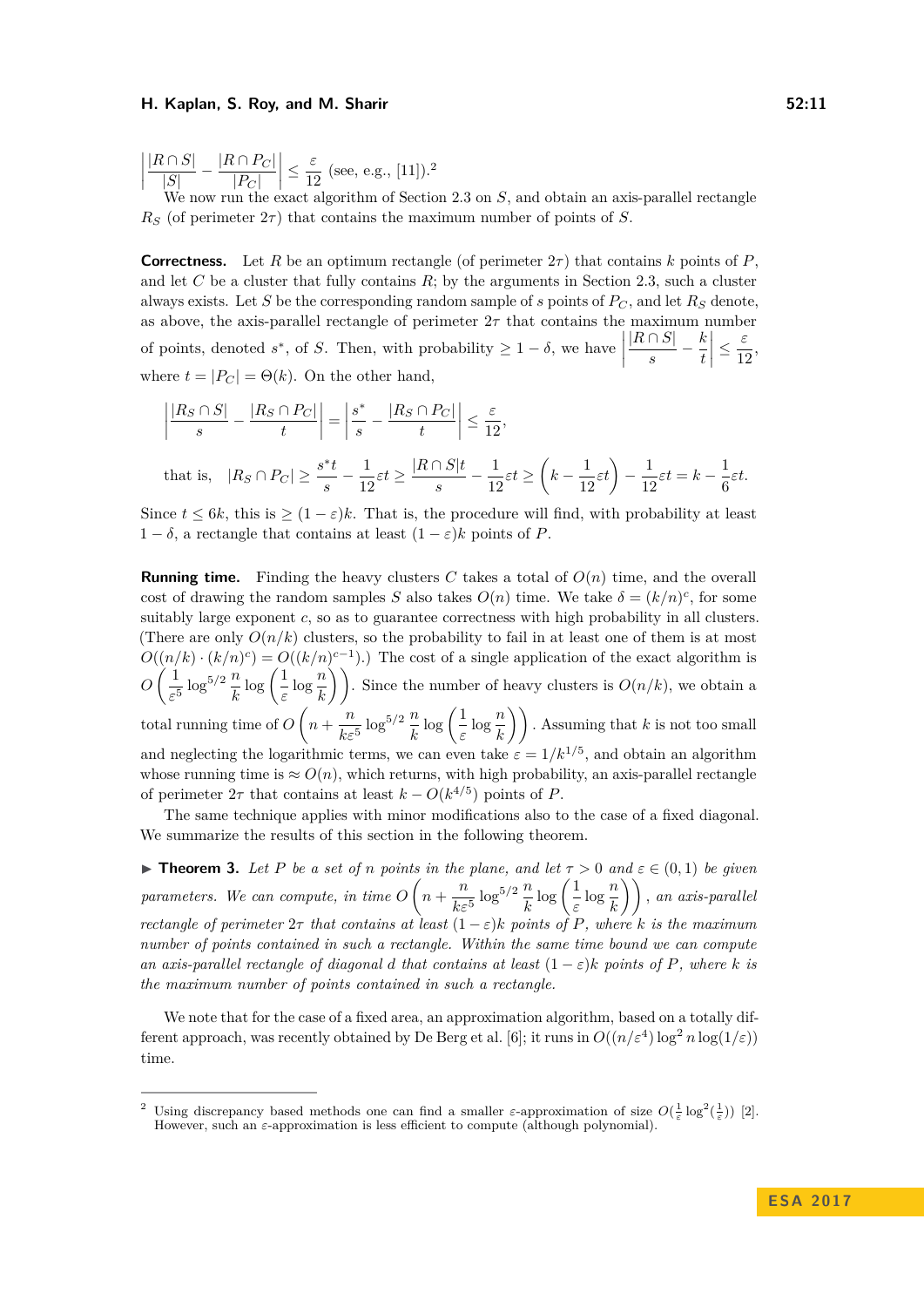

<span id="page-11-0"></span>**Figure 5** A quadruple (*pL, pR, pB, p<sup>T</sup>* ) that defines a valid rectangle (left), and a quadruple that does not (right).

# **4 An efficient exact algorithm for min-perim(***k***)**

In this section we present an efficient algorithm for the dual version of the problem, in which we specify  $k$ , and seek an axis-parallel rectangle of smallest perimeter that contains  $k$  points of *P*. The same technique also applies to the cases where the objective is to minimize the area, or the diagonal, of the enclosing rectangle. For the case of maximum diagonal, we obtain the same bound, and for the case of maximum area, we obtain a bound that is not output sensitive. In what follows we focus on the case of minimum perimeter, and only later discuss the extensions to the cases of minimum area or diagonal.

Let *Q* be an optimum rectangle, namely, an axis-parallel rectangle of smallest perimeter that contains *k* points of *P*. Clearly, each side of *Q* must contain a point of *P*, where these four points are not necessarily distinct (the number of distinct points is always between two and four). Denote by  $p_L$ ,  $p_R$ ,  $p_B$ , and  $p_T$  the points that lie on the left, right, bottom, and top sides of *Q*, respectively. Naively, there are  $\binom{n}{2}$  candidate pairs  $(p_L, p_R)$ , and  $\binom{n}{2}$ candidate pairs  $(p_B, p_T)$ . However, using an observation of [\[7\]](#page-12-2), the number of candidate pairs is only  $O(nk)$ , because  $p<sub>R</sub>$  is one of the  $O(k)$  rectilinear nearest neighbors of  $p<sub>L</sub>$ , and similarly for  $p_T$  and  $p_B$ . We find the  $O(nk)$  left-right candidate pairs, and the  $O(nk)$  bottom-top candidate pairs, in  $O(n \log n + nk)$  time, as in [\[7\]](#page-12-2). We sort the ordered pairs  $(p_L, p_R)$  of distinct points of  $P$ , with  $p_L$  lying to the left of  $p_R$ , in increasing order of the differences between their *x*-coordinates, into a list *X*, and apply a symmetric construction with respect to the bottom-top pairs  $(p_B, p_T)$  and their *y*-coordinates, to obtain another sorted list *Y*.

Consider the matrix *M* whose rows are the elements of *X* (in sorted order) and whose columns are the elements of *Y* (in sorted order). For each pair of pairs  $\pi_1 = (p_L, p_R)$  of X and  $\pi_2 = (p_B, p_T)$  of Y, put  $M(\pi_1, \pi_2) = (x(p_R) - x(p_L)) + (y(p_T) - y(p_B))$ , and note that  $M(\pi_1, \pi_2)$  is half the perimeter of the axis-parallel rectangle defined by the quadruple  $(p_L, p_R, p_B, p_T)$ . To be precise, not every such quadruple defines a valid rectangle, but each valid candidate rectangle is defined by such a quadruple; See Figure [5.](#page-11-0)

The matrix *M* is a monotone matrix, that is, each of its rows and each of its columns is sorted in increasing order. Using the algorithm of Frederickson and Johnson [\[10\]](#page-12-12) (see also [\[8,](#page-12-13) [9,](#page-12-14) [13\]](#page-12-15)), We can find the  $\rho$ -th largest element in *M* in time  $O(nk)$ , for any rank  $\rho$ .

We thus run a binary search through the  $O((nk)^2)$  critical perimeters (that is, entries of *M*), by making  $O(\log n)$  calls to our algorithm MAX-PTS( $\tau$ ), where the outcome of each call guides the continuation of the binary search. Each call incurs an overhead of  $O(nk)$  time to find in *M* the relevant perimeter  $\tau$ , and the algorithm itself takes time  $O(nk_{\tau}^{3/2} \log k_{\tau})$ where  $k_{\tau}$  is the maximum number of points in a rectangle of perimeter  $2\tau$  (see Theorem [2\)](#page-9-1). To make the overall running time bound *k*-sensitive, we pause the execution of the algorithm for MAX-PTS( $\tau$ ) after the step where it obtains an approximation  $k_0$  to  $k_{\tau}$ , satisfying  $k_0 \leq k_{\tau} \leq 6k_0$ . If  $k_0 > k$  we know that  $k_{\tau} > k$ , and we continue the binary search with a smaller  $\tau$ . If  $k > 6k_0$  we know that  $k > k_{\tau}$ , and we continue the binary search with a larger